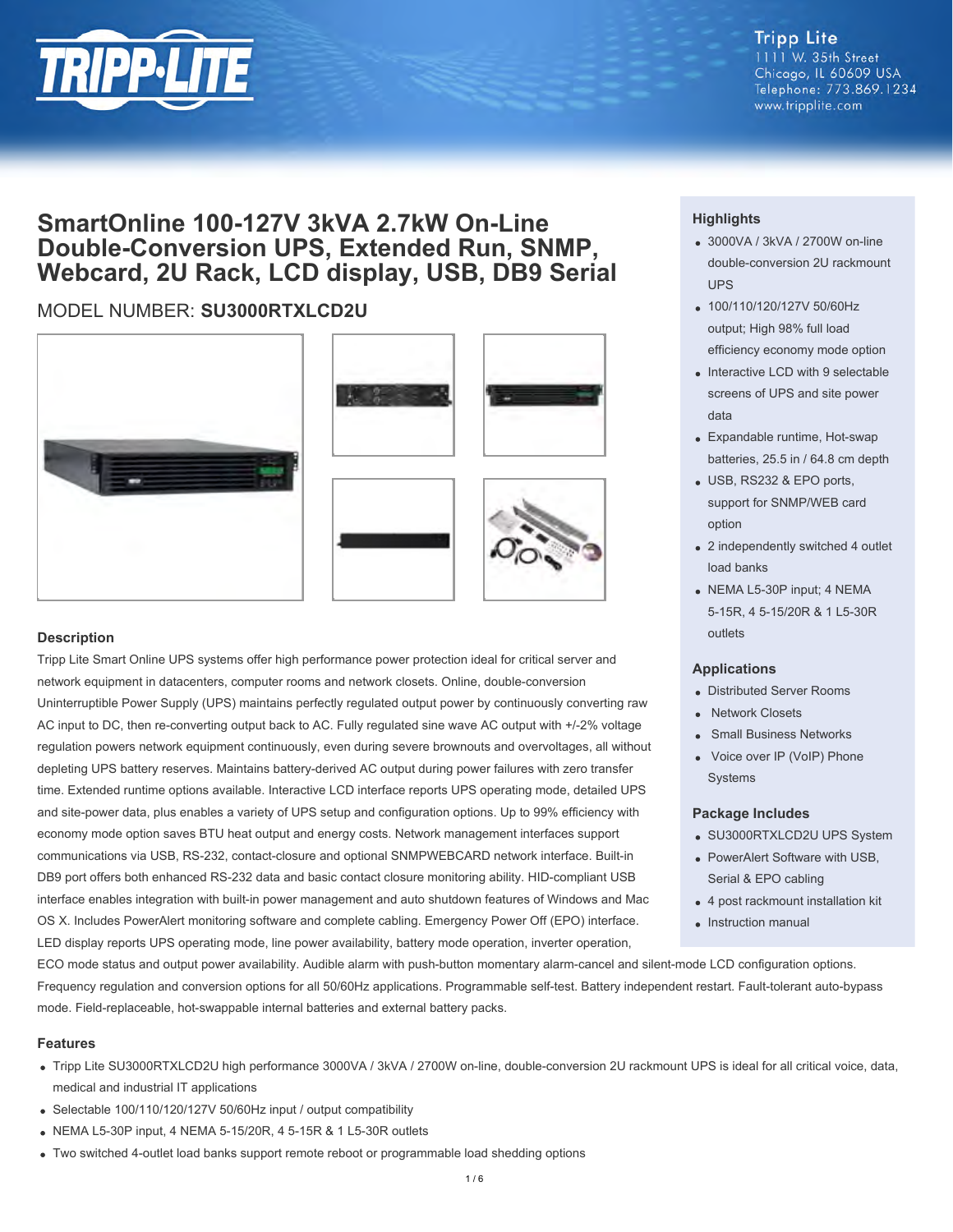

- Supports 2% output voltage regulation with zero transfer time in online, double conversion mode
- High 99% efficiency operation is available using the Economy mode option for reduced power consumption and lower BTU emissions
- Economy mode is schedulable via PowerAlert UPS management software for daily or weekly hours of operation for precision output during peak hours and high efficiency, low BTU operation during off-peak times
- 11.3 minutes runtime at 50% load (1350W) and 4.1 minutes at 100% load (2700W) using internal batteries
- BP72V15-2U (limit 1), BP72V18-2US (no limit) or BP72V28RT3U (no limit) external battery packs available (some configurations require Tripp Lite's External Battery Configuration Software)
- LCD interface reports operating mode plus 9 selectable screens of UPS data (Load percentage, kW & kVA, Power factor, Input voltage & frequency, Output voltage & frequency, Battery voltage and charge percentage, Minutes runtime, Capacity remaining and Kw/hr. consumption)
- LCD interface also supports 16 screens of UPS configuration and setup options
- 4 post installation hardware included, Optional 2POSTRMKITWM enables 2 post rack installation
- Electronic bypass maintains utility output during a variety of UPS fault conditions
- Battery independent restart ensures automatic UPS power-up without user interaction after lengthy power outages, even when batteries are expired and require replacement
- Frequency regulation / conversion mode offers generator-compatible frequency correction or conversion of frequency from 50 to 60Hz or 60 to 50Hz
- Built-in USB, RS-232, contact-closure and optional SNMPWEBCARD accessory monitoring options
- HID-compliant USB interface enables integration with built-in power management and auto shutdown features of Windows and Mac OS X
- Included PowerAlert UPS management software

# **Specifications**

| <b>OUTPUT</b>                            |                                                                                                                                                                                                                                                                                                                                                                                                                                                                                                                                                                                                         |
|------------------------------------------|---------------------------------------------------------------------------------------------------------------------------------------------------------------------------------------------------------------------------------------------------------------------------------------------------------------------------------------------------------------------------------------------------------------------------------------------------------------------------------------------------------------------------------------------------------------------------------------------------------|
| <b>Output Capacity Details</b>           | ON LINE MODE: Maximum output capacity ratings are reduced for some nominal voltage settings (127/120V 2700<br>watts / 115V 2430 watts / 110V 2295 watts / 100V 2160 watts). FREQUENCY REGULATION / CONVERSION<br>MODE: Maximum output ratings are reduced in frequency regulation / conversion mode (127/120V 1890 watts /<br>115V 1701 watts / 110V 1606 watts / 100V 1512 watts).                                                                                                                                                                                                                     |
| Output Volt Amp Capacity (VA)            | 3000                                                                                                                                                                                                                                                                                                                                                                                                                                                                                                                                                                                                    |
| Output kVA Capacity (kVA)                | 3                                                                                                                                                                                                                                                                                                                                                                                                                                                                                                                                                                                                       |
| Output Watt Capacity (Watts)             | 2700                                                                                                                                                                                                                                                                                                                                                                                                                                                                                                                                                                                                    |
| Output kW Capacity (kW)                  | 2.7                                                                                                                                                                                                                                                                                                                                                                                                                                                                                                                                                                                                     |
| Power Factor                             | 0.9                                                                                                                                                                                                                                                                                                                                                                                                                                                                                                                                                                                                     |
| <b>Crest Factor</b>                      | 3:1                                                                                                                                                                                                                                                                                                                                                                                                                                                                                                                                                                                                     |
| Nominal Output Voltage(s)<br>Supported   | 100V; 110V; 115V; 120V; 127V                                                                                                                                                                                                                                                                                                                                                                                                                                                                                                                                                                            |
| Nominal Voltage Details                  | 120V factory-default nominal voltage                                                                                                                                                                                                                                                                                                                                                                                                                                                                                                                                                                    |
| <b>Frequency Compatibility</b>           | 50 / 60 Hz; Supports 50 to 60 Hz and 60 to 50 Hz conversion                                                                                                                                                                                                                                                                                                                                                                                                                                                                                                                                             |
| <b>Frequency Compatibility Details</b>   | ON LINE MODE: Output frequency is automatically configured to match nominal input frequency on startup; Output<br>matches input frequency when +/-5Hz of nominal; Output is regulated to +/-0.05Hz when input frequency exceeds<br>+/-5Hz of nominal. UPS switches to battery mode when input frequency is below 40Hz or above 70Hz.<br>FREQUENCY REGULATION / CONVERSION MODE: Output is regulated to +/-0.05Hz of selected output frequency<br>input is 40 to 70Hz; UPS switches to battery mode when input frequency is below 40Hz or above 70Hz. BATTERY<br>MODE: Output is regulated to +/-0.05Hz. |
| Output Voltage Regulation (Line<br>Mode) | $+/- 2%$                                                                                                                                                                                                                                                                                                                                                                                                                                                                                                                                                                                                |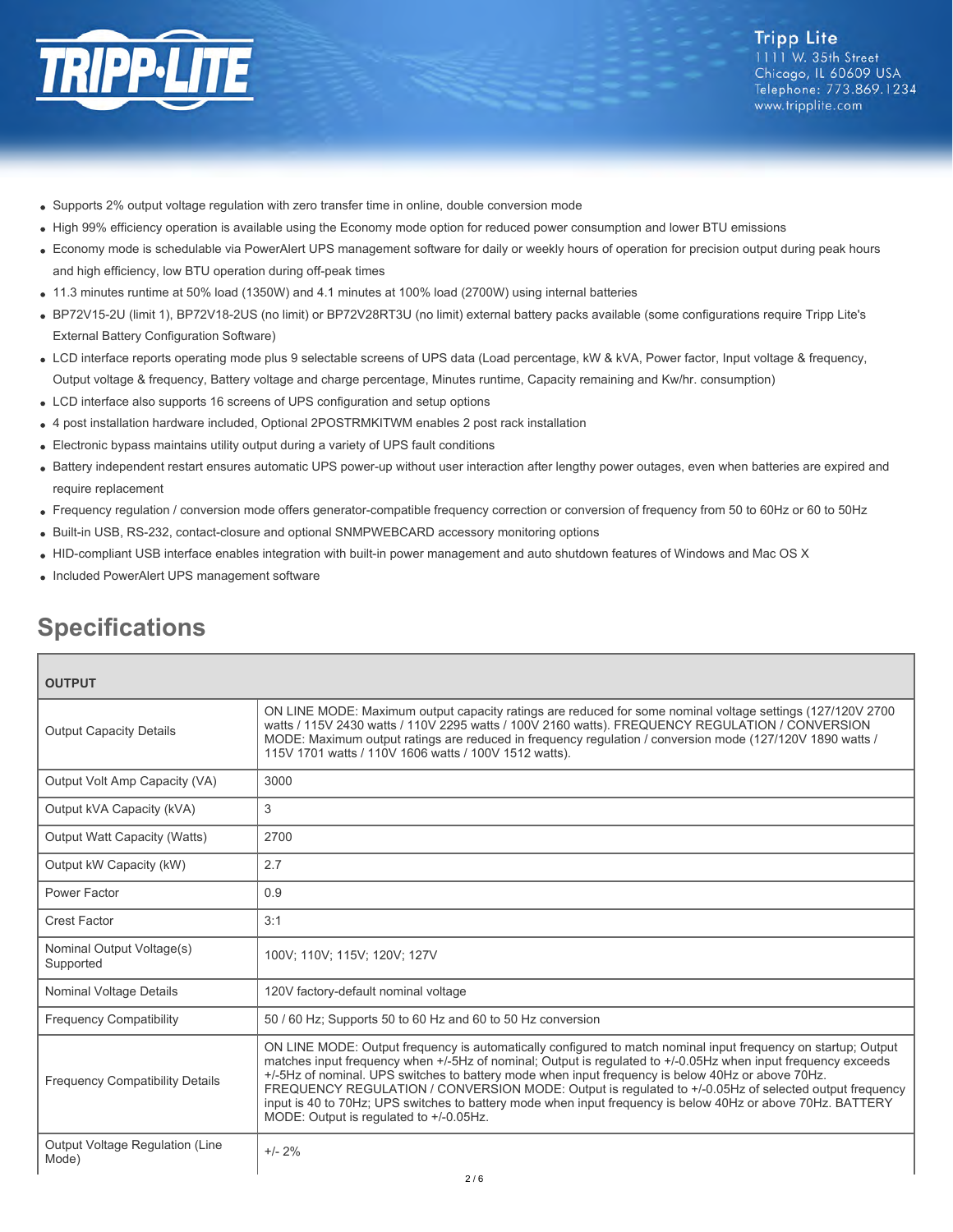

| Output Voltage Regulation<br>(Economy Line Mode)   | $+/- 10%$                                                                                                                               |  |
|----------------------------------------------------|-----------------------------------------------------------------------------------------------------------------------------------------|--|
| <b>Output Voltage Regulation (Battery</b><br>Mode) | $+/- 3%$                                                                                                                                |  |
| <b>Output Receptacles</b>                          | (4) 5-15R; (4) 5-15/20R; (1) L5-30R                                                                                                     |  |
| <b>Load Management Receptacles</b>                 | Two switchable four-outlet load banks                                                                                                   |  |
| Output AC Waveform (AC Mode)                       | Pure Sine wave                                                                                                                          |  |
| Output AC Waveform (Battery Mode)                  | Pure Sine wave                                                                                                                          |  |
| <b>INPUT</b>                                       |                                                                                                                                         |  |
| Rated input current (Maximum Load)                 | 24A                                                                                                                                     |  |
| Nominal Input Voltage(s) Supported                 | 100V AC; 110V AC; 115V AC; 120V AC; 127V AC                                                                                             |  |
| Nominal Input Voltage Description                  | 120V factory default                                                                                                                    |  |
| <b>UPS Input Connection Type</b>                   | $L5-30P$                                                                                                                                |  |
| Input Circuit Breakers                             | 40A                                                                                                                                     |  |
| UPS Input Cord Length (ft.)                        | 10                                                                                                                                      |  |
| UPS Input Cord Length (m)                          | 3                                                                                                                                       |  |
| <b>Recommended Electrical Service</b>              | 30A 120V                                                                                                                                |  |
| Input Phase                                        | Single-Phase                                                                                                                            |  |
| <b>BATTERY</b>                                     |                                                                                                                                         |  |
|                                                    |                                                                                                                                         |  |
| Full Load Runtime (min.)                           | 4.1 min. (2700w)                                                                                                                        |  |
| Half Load Runtime (min.)                           | 11.3 min. (1350w)                                                                                                                       |  |
| Expandable Battery Runtime                         | Extended runtime supported via optional external battery packs                                                                          |  |
| <b>External Battery Pack Compatibility</b>         | BP72V15-2U (limit 1); BP72V28RT-3U (multi-pack compatible); BP72V18-2US (multi-pack compatible)                                         |  |
| Expandable Runtime Description                     | Some external battery configurations require the use of Tripp Lite's External Battery Configuration Software, see<br>manual for details |  |
| DC System Voltage (VDC)                            | 72                                                                                                                                      |  |
| Battery Recharge Rate (Included<br>Batteries)      | Less than 3 hours recharge to 90% (typical, full load discharge)                                                                        |  |
| Internal UPS Replacement Battery<br>Cartridge      | RBC72S                                                                                                                                  |  |
| <b>Battery Access</b>                              | Front panel battery access                                                                                                              |  |
| <b>Battery Replacement Description</b>             | Hot-swappable, user replaceable batteries                                                                                               |  |
| <b>VOLTAGE REGULATION</b>                          |                                                                                                                                         |  |
| Voltage Regulation Description                     | Online, double-conversion power conditioning maintains 2% output voltage regulation during brownouts and<br>overvoltages                |  |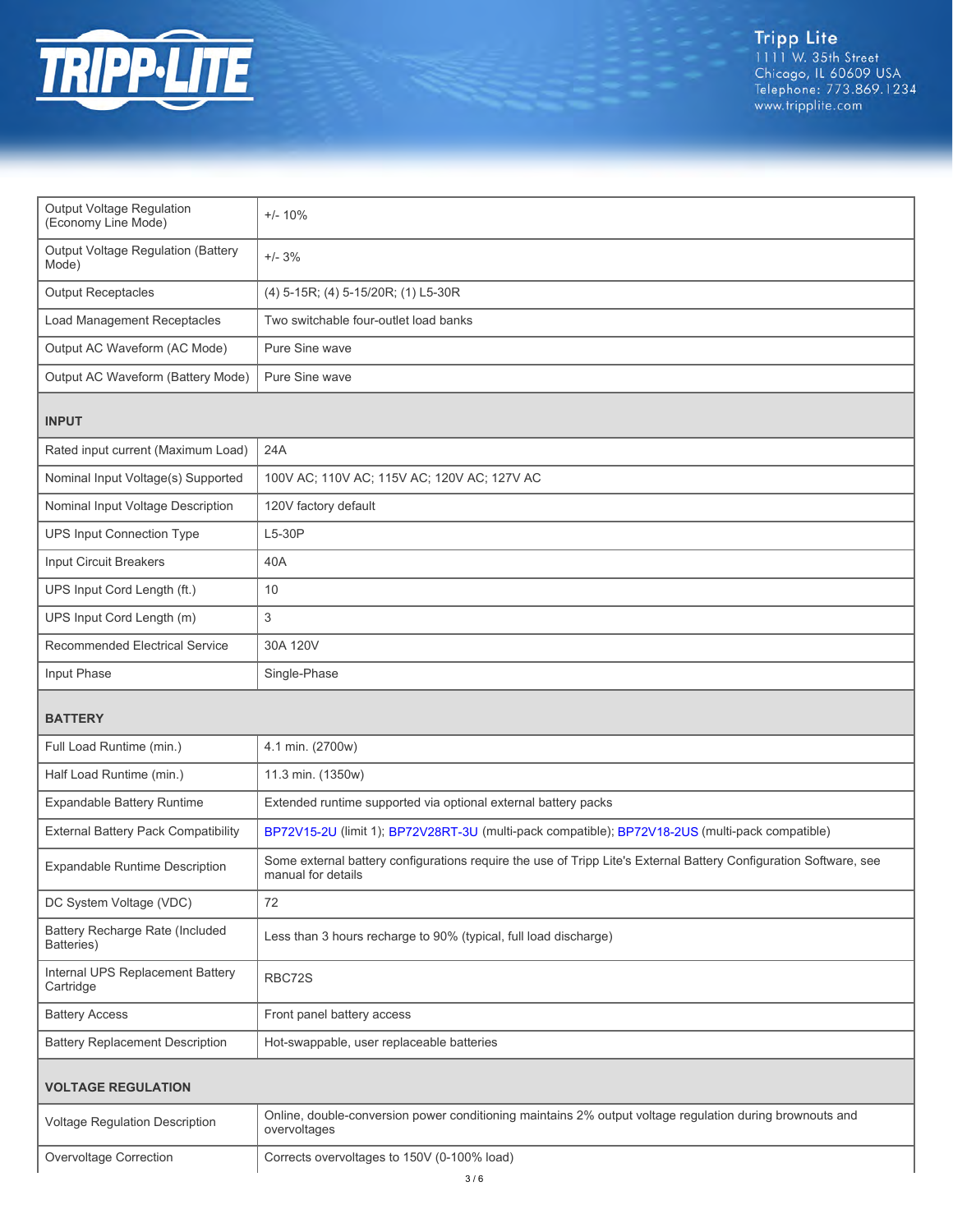

| <b>Undervoltage Correction</b>                                   | Corrects undervoltages to 90V at full load (90V at 100V nominal)                                                                                                                                                                   |  |  |
|------------------------------------------------------------------|------------------------------------------------------------------------------------------------------------------------------------------------------------------------------------------------------------------------------------|--|--|
| Severe Undervoltage Correction                                   | Corrects brownouts to 70V (70% load) & 55V (33% load)                                                                                                                                                                              |  |  |
| <b>USER INTERFACE, ALERTS &amp; CONTROLS</b>                     |                                                                                                                                                                                                                                    |  |  |
| Front Panel LCD Display                                          | Front panel LCD information and configuration screen offers detailed UPS and site power status and operating<br>data, plus configuration of voltage, frequency, operating mode, alarm function and a variety of additional options |  |  |
| Switches                                                         | 2 switches control off/on power status and alarm-cancel operation; 2 additional scroll-down and scroll-up / select<br>options enable LCD status viewing and configuration options                                                  |  |  |
| <b>Alarm Cancel Operation</b>                                    | Power-fail alarm can be temporarily silenced using alarm-cancel switch; silent mode alarm configuration option<br>available                                                                                                        |  |  |
| Audible Alarm                                                    | Audible alarm indicates UPS startup, power-failure, low-battery, overload, UPS fault and remote shutdown conditions                                                                                                                |  |  |
| <b>LED</b> Indicators                                            | 7 front panel LEDs indicate line power availability, AC to DC conversion, battery mode operation, inverter mode, eco<br>mode operation, bypass mode operation and AC output status                                                 |  |  |
| <b>SURGE / NOISE SUPPRESSION</b>                                 |                                                                                                                                                                                                                                    |  |  |
| UPS AC Suppression Joule Rating                                  | 570                                                                                                                                                                                                                                |  |  |
| <b>UPS AC Suppression Response</b><br>Time                       | Instantaneous                                                                                                                                                                                                                      |  |  |
| EMI / RFI AC Noise Suppression                                   | Yes                                                                                                                                                                                                                                |  |  |
| <b>PHYSICAL</b>                                                  |                                                                                                                                                                                                                                    |  |  |
| Included Mounting Accessory<br>Description                       | Includes 4 post rackmount installation accessories                                                                                                                                                                                 |  |  |
| Installation Form Factors Supported<br>with Optional Accessories | 2 post rackmount (2POSTRMKITWM); Wallmount (2POSTRMKITWM); 2-4 post front rail rackmount<br>(UPSHDEARKIT)                                                                                                                          |  |  |
| Primary Form Factor                                              | Rackmount                                                                                                                                                                                                                          |  |  |
| <b>UPS Power Module Dimensions</b><br>(hwd, in.)                 | $3.4 \times 17.3 \times 25.5$                                                                                                                                                                                                      |  |  |
| <b>UPS Power Module Dimensions</b><br>(hwd, cm)                  | 8.7 x 44 x 64.8                                                                                                                                                                                                                    |  |  |
| Rack Height (U Spaces)                                           | 2                                                                                                                                                                                                                                  |  |  |
| UPS Power Module Weight (lbs.)                                   | 70.5                                                                                                                                                                                                                               |  |  |
| UPS Power Module Weight (kg)                                     | 32                                                                                                                                                                                                                                 |  |  |
| UPS Shipping Dimensions (hwd / in.)                              | 8.5 x 23.4 x 39.2                                                                                                                                                                                                                  |  |  |
| UPS Shipping Dimensions (hwd /<br>cm)                            | 21.6 x 59.4 x 99.6                                                                                                                                                                                                                 |  |  |
| Shipping Weight (lbs.)                                           | 90.3                                                                                                                                                                                                                               |  |  |
| Shipping Weight (kg)                                             | 41                                                                                                                                                                                                                                 |  |  |
| <b>Cooling Method</b>                                            | Fan                                                                                                                                                                                                                                |  |  |
| <b>UPS Housing Material</b>                                      | Steel                                                                                                                                                                                                                              |  |  |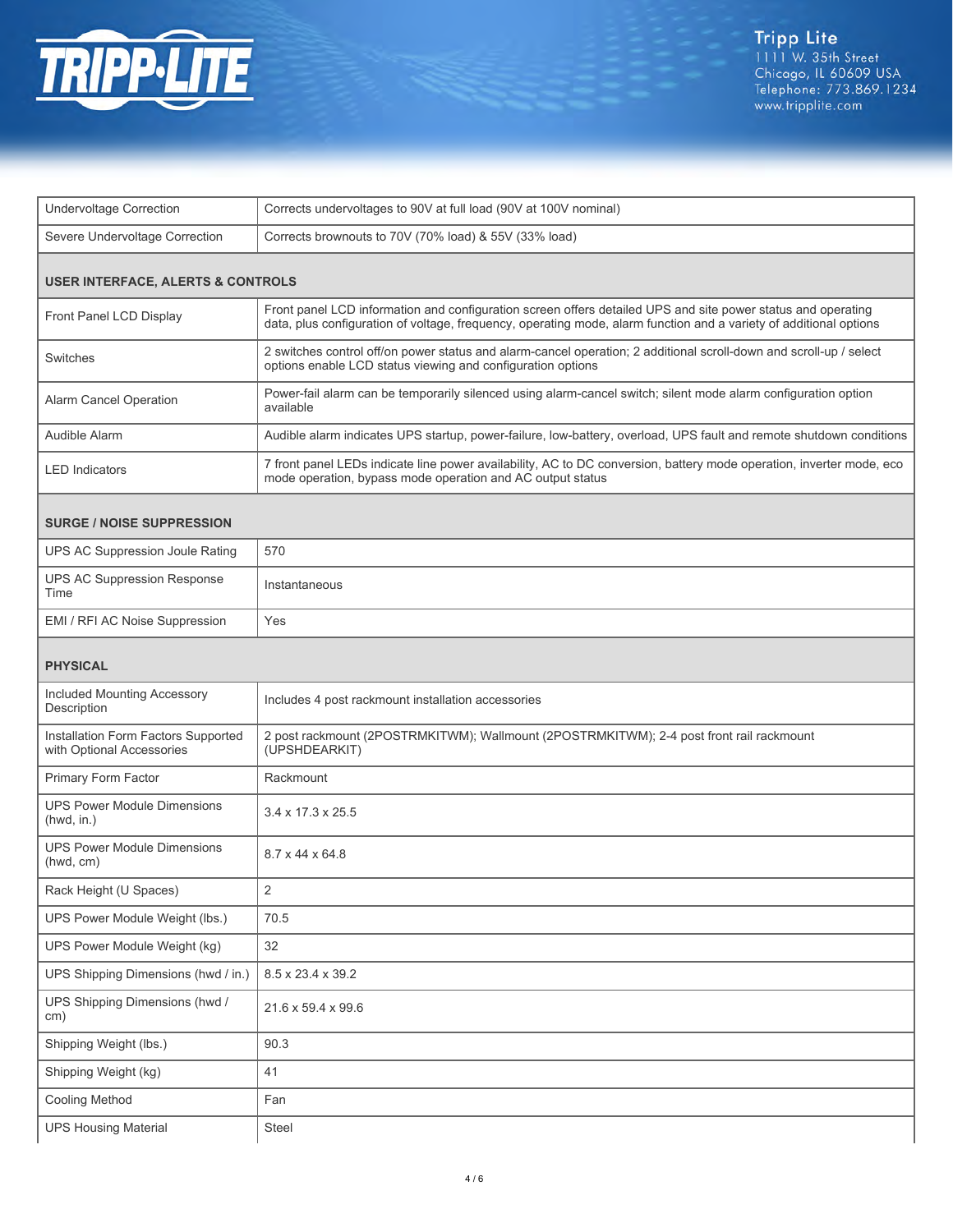

| <b>ENVIRONMENTAL</b>                                           |                                                                                                                                    |  |
|----------------------------------------------------------------|------------------------------------------------------------------------------------------------------------------------------------|--|
| <b>Operating Temperature Range</b>                             | +32 to +104 degrees Fahrenheit / 0 to +40 degrees Celsius                                                                          |  |
| Storage Temperature Range                                      | +5 to +122 degrees Fahrenheit / -15 to +50 degrees Celsius                                                                         |  |
| <b>Relative Humidity</b>                                       | 0 to 95%, non-condensing                                                                                                           |  |
| AC Mode BTU / Hr. (Full Load)                                  | 801                                                                                                                                |  |
| AC Economy Mode BTU / Hr. (Full<br>Load)                       | 188                                                                                                                                |  |
| AC Economy Mode Efficiency Rating<br>(100% Load)               | 98%                                                                                                                                |  |
| Operating Elevation (ft.)                                      | 0-3000m / 0-10,000 ft.                                                                                                             |  |
| Audible Noise                                                  | 50 dBA at 1m front side                                                                                                            |  |
| <b>COMMUNICATIONS</b>                                          |                                                                                                                                    |  |
| Communications Interface                                       | USB (HID enabled); DB9 Serial; Contact closure; EPO (emergency power off); Slot for SNMP/Web interface                             |  |
| Network Monitoring Port Description                            | Supports detailed monitoring of UPS and site power conditions; DB9 port supports RS232 and contact closure<br>communications       |  |
| <b>PowerAlert Software</b>                                     | Included                                                                                                                           |  |
| <b>Communications Cable</b>                                    | USB and DB9 cabling included                                                                                                       |  |
| WatchDog Compatibility                                         | Supports Watchdog application, OS and hard-reboot restart options for remote applications                                          |  |
| <b>LINE / BATTERY TRANSFER</b>                                 |                                                                                                                                    |  |
| <b>Transfer Time</b>                                           | Zero (0 milliseconds) in double-conversion mode; 4 milliseconds economy mode                                                       |  |
| Low Voltage Transfer to Battery<br>Power (Setpoint)            | 55V at 33% load, 70V at 70% load, 100V at 100% load (90V full load at 100V nominal setting)                                        |  |
| High Voltage Transfer to Battery<br>Power (Setpoint)           | 150                                                                                                                                |  |
| <b>SPECIAL FEATURES</b>                                        |                                                                                                                                    |  |
| Cold Start (Startup in Battery Mode<br>During a Power Failure) | Cold-start operation supported                                                                                                     |  |
| <b>High Availability UPS Features</b>                          | Automatic inverter bypass; Hot swappable batteries                                                                                 |  |
| Green Energy-Saving Features                                   | High efficiency economy mode operation; Individually controllable load banks; Schedulable daily hours of economy<br>mode operation |  |
| <b>CERTIFICATIONS</b>                                          |                                                                                                                                    |  |
| <b>UPS Certifications</b>                                      | Tested to UL1778 (USA); Tested to CSA (Canada); Meets FCC Part 15 Category A (EMI); ROHS (Restriction of<br>Hazardous Substances)  |  |
| WARRANTY                                                       |                                                                                                                                    |  |
| Product Warranty Period (Worldwide)                            | 2-year limited warranty                                                                                                            |  |